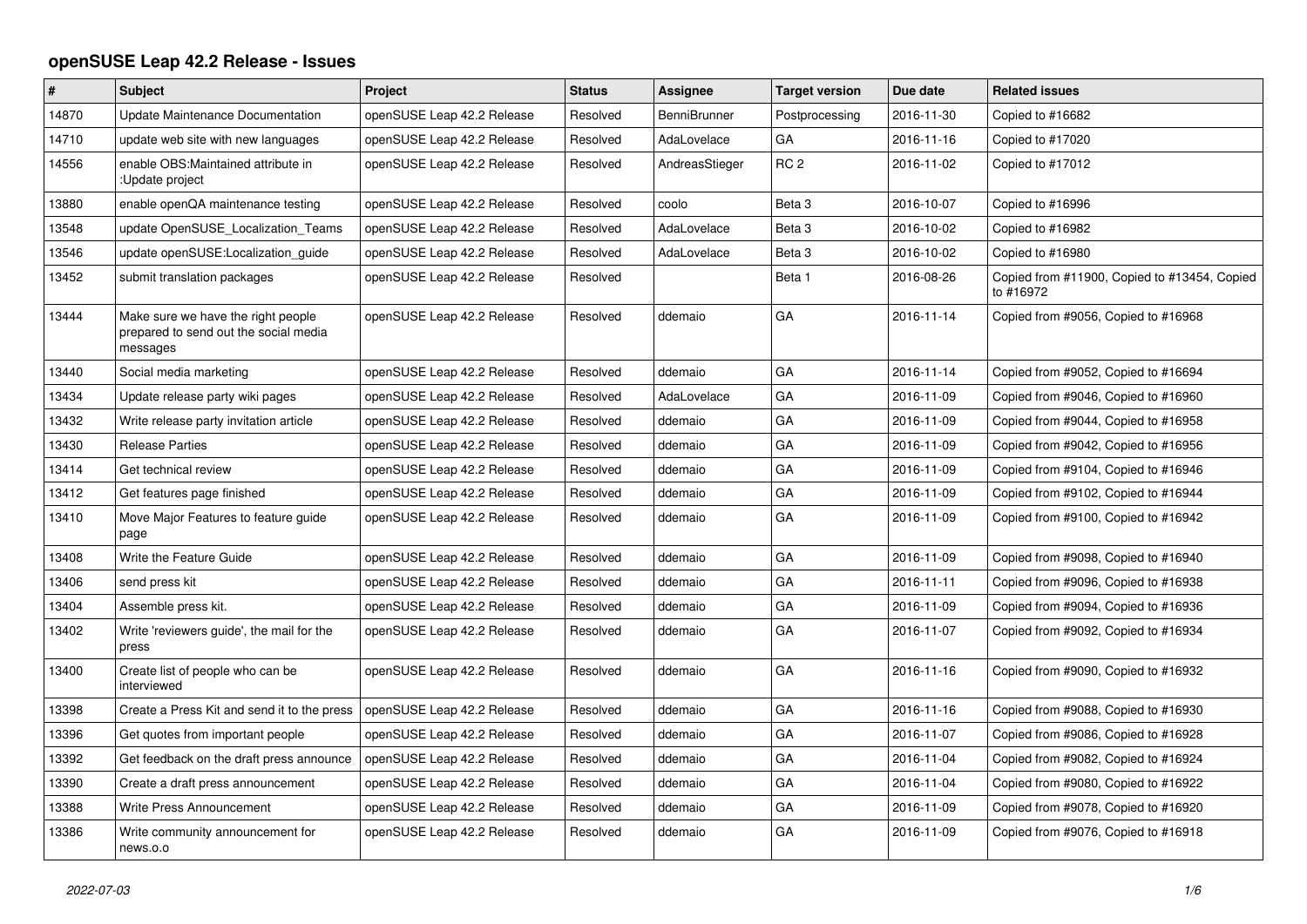| $\vert$ # | <b>Subject</b>                                               | Project                    | <b>Status</b> | <b>Assignee</b> | <b>Target version</b> | Due date   | <b>Related issues</b>                                                                         |
|-----------|--------------------------------------------------------------|----------------------------|---------------|-----------------|-----------------------|------------|-----------------------------------------------------------------------------------------------|
| 13384     | Get screenshots taken                                        | openSUSE Leap 42.2 Release | Resolved      | ddemaio         | GА                    | 2016-11-09 | Copied from #9074, Copied to #16916                                                           |
| 13372     | update wiki                                                  | openSUSE Leap 42.2 Release | Resolved      | bmwiedemann     | GA                    | 2016-11-16 | Copied from #9136, Copied to #16910                                                           |
| 13368     | request new box image and link                               | openSUSE Leap 42.2 Release | Resolved      | bmwiedemann     | GA                    | 2016-11-16 | Copied from #9132, Copied to #16906                                                           |
| 13364     | notify mirror admins                                         | openSUSE Leap 42.2 Release | Resolved      | Inussel         | GA                    | 2016-11-11 | Copied from #9382, Copied to #16902                                                           |
| 13348     | install google alerts                                        | openSUSE Leap 42.2 Release | Resolved      | ddemaio         | GA                    | 2016-11-16 | Copied from #9140, Copied to #16890                                                           |
| 13342     | Adapt http://mirrors.opensuse.org to list<br>the new release | openSUSE Leap 42.2 Release | Resolved      | gschlotter      | GA                    | 2016-11-05 | Copied from #8772, Copied to #16884                                                           |
| 13328     | marketing brainstorm session                                 | openSUSE Leap 42.2 Release | Resolved      | ddemaio         | GA                    | 2016-10-26 | Copied from #8714, Copied to #16870                                                           |
| 13326     | communicate GM issues to marketing                           | openSUSE Leap 42.2 Release | Resolved      | ddemaio         | GA                    | 2016-11-16 | Copied from #8712, Copied to #16868                                                           |
| 13320     | fix upgrade instructions in wiki                             | openSUSE Leap 42.2 Release | Resolved      | AdaLovelace     | GA                    | 2016-11-13 | Copied from #9038, Copied to #16864                                                           |
| 13318     | create basic wiki structure for new release                  | openSUSE Leap 42.2 Release | Resolved      | AdaLovelace     | GA                    | 2016-10-20 | Copied from #9036, Copied to #16862                                                           |
| 13310     | move previous release to archive                             | openSUSE Leap 42.2 Release | Resolved      | AdaLovelace     | GA                    | 2016-11-13 | Copied from #9028, Copied to #16854                                                           |
| 13308     | update opensuse wiki                                         | openSUSE Leap 42.2 Release | Resolved      | AdaLovelace     | GA                    | 2016-11-17 | Copied from #9026, Copied to #16852                                                           |
| 13260     | <b>Security Audit</b>                                        | openSUSE Leap 42.2 Release | Resolved      | msmeissn        | Beta 2                | 2016-09-15 | Copied to #13262, Copied to #16846                                                            |
| 13254     | check which packages turned into a fork                      | openSUSE Leap 42.2 Release | Resolved      | dimstar         | Beta 2                | 2016-09-13 | Copied to #16842                                                                              |
| 13092     | create test plan for manual testing                          | openSUSE Leap 42.2 Release | Resolved      | okurz           | RC <sub>2</sub>       | 2016-11-02 | Copied from #13086                                                                            |
| 13084     | verify piwik works                                           | openSUSE Leap 42.2 Release | Resolved      | ddemaio         | GA                    | 2016-11-16 | Copied from #13078, Copied to #16814                                                          |
| 13078     | verify piwik works                                           | openSUSE Leap 42.2 Release | Resolved      | ddemaio         | Beta 1                | 2016-08-31 | Copied from #11884, Copied to #13080, Copied<br>to #13082, Copied to #13084, Copied to #16808 |
| 12362     | verify betaversion in product files                          | openSUSE Leap 42.2 Release | Resolved      | Inussel         | Beta 1                | 2016-08-26 | Copied from #12360, Copied to #12364                                                          |
| 12358     | verify betaversion in product files                          | openSUSE Leap 42.2 Release | Resolved      | Inussel         | Alpha 2               | 2016-06-17 | Copied to #12360, Copied to #16790                                                            |
| 12320     | re-enable kontact test                                       | openSUSE Leap 42.2 Release | Resolved      | mlin7442        | Beta 1                | 2016-08-22 |                                                                                               |
| 11884     | verify piwik works                                           | openSUSE Leap 42.2 Release | Resolved      | ddemaio         | RC <sub>1</sub>       | 2016-10-18 | Copied from #8996, Copied to #13078                                                           |
| 11872     | update slide show                                            | openSUSE Leap 42.2 Release | Resolved      | ddemaio         | Beta 1                | 2016-08-24 | Copied from #9000, Copied to #16754                                                           |
| 14854     | update release number in IRC channel<br>topic                | openSUSE Leap 42.2 Release | Closed        |                 | GA                    | 2016-11-21 | Copied to #17024                                                                              |
| 14776     | notify studio team about GM                                  | openSUSE Leap 42.2 Release | Closed        | Inussel         | GA                    | 2016-11-14 | Copied to #17022                                                                              |
| 14660     | submit translation packages                                  | openSUSE Leap 42.2 Release | Closed        | keichwa         | GM                    | 2016-11-08 | Copied from #14090, Copied to #17018                                                          |
| 14602     | release manager checklist GM                                 | openSUSE Leap 42.2 Release | Closed        | Inussel         | GM                    | 2016-11-16 | Copied from #14600, Copied to #17016                                                          |
| 14600     | release manager checklist                                    | openSUSE Leap 42.2 Release | Closed        | Inussel         | RC <sub>2</sub>       | 2016-11-02 | Copied from #14092, Copied to #14602, Copied<br>to #17014                                     |
| 14262     | remove betatest macro from priconf                           | openSUSE Leap 42.2 Release | Closed        | mlin7442        | RC <sub>2</sub>       | 2016-10-21 | Copied to #17008                                                                              |
| 14232     | verify release counters for update                           | openSUSE Leap 42.2 Release | Closed        | Inussel         | RC <sub>2</sub>       | 2016-10-20 | Copied to #17006                                                                              |
| 14206     | openSUSE-EULAs up to date                                    | openSUSE Leap 42.2 Release | Closed        | Inussel         | RC <sub>2</sub>       | 2016-11-06 | Copied to #17004                                                                              |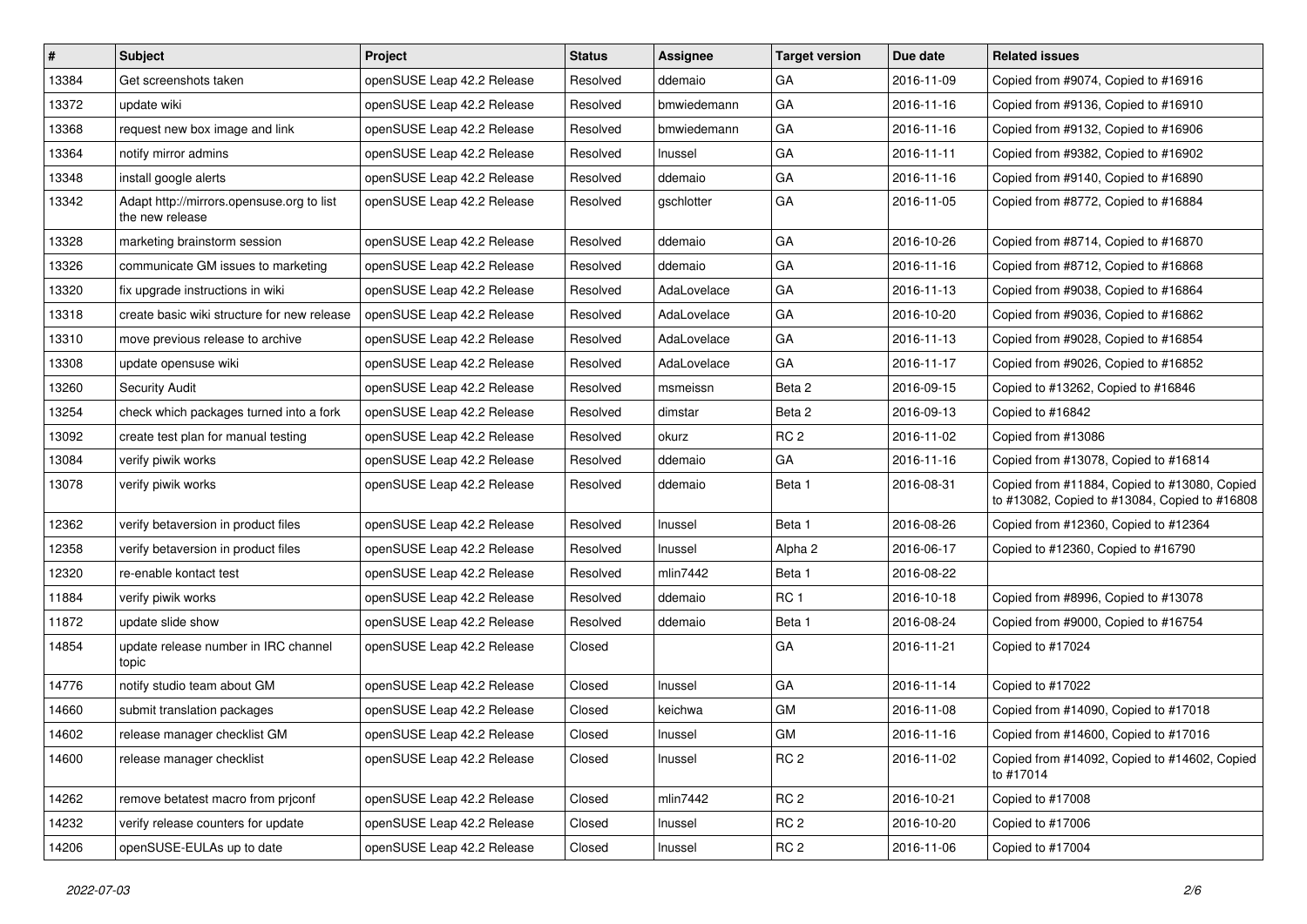| #     | <b>Subject</b>                                           | Project                    | <b>Status</b> | <b>Assignee</b> | <b>Target version</b> | Due date   | <b>Related issues</b>                                     |
|-------|----------------------------------------------------------|----------------------------|---------------|-----------------|-----------------------|------------|-----------------------------------------------------------|
| 14156 | send deadline reminder                                   | openSUSE Leap 42.2 Release | Closed        | Inussel         | RC <sub>2</sub>       | 2016-10-25 | Copied from #14154                                        |
| 14154 | send deadline reminder                                   | openSUSE Leap 42.2 Release | Closed        | Inussel         | RC <sub>1</sub>       | 2016-10-11 | Copied from #13632, Copied to #14156                      |
| 14092 | release manager checklist                                | openSUSE Leap 42.2 Release | Closed        | Inussel         | RC <sub>1</sub>       | 2016-10-18 | Copied to #14600                                          |
| 14090 | submit translation packages                              | openSUSE Leap 42.2 Release | Closed        | keichwa         | RC <sub>2</sub>       | 2016-10-28 | Copied from #11900, Copied to #14660, Copied<br>to #17000 |
| 13898 | fix symlink on openqa.opensuse.org for<br>goldmaster DVD | openSUSE Leap 42.2 Release | Closed        | Inussel         | GM                    | 2016-11-14 | Copied to #16998                                          |
| 13650 | document KDE5 upgrade                                    | openSUSE Leap 42.2 Release | Closed        |                 | GA                    | 2016-11-16 |                                                           |
| 13634 | submit translation packages                              | openSUSE Leap 42.2 Release | Closed        | stknorr         | Beta <sub>3</sub>     | 2016-09-30 | Copied from #13454, Copied to #16994                      |
| 13632 | send deadline reminder                                   | openSUSE Leap 42.2 Release | Closed        | Inussel         | Beta <sub>3</sub>     | 2016-09-26 | Copied from #13274, Copied to #14154                      |
| 13630 | create test plan for manual testing                      | openSUSE Leap 42.2 Release | Closed        | okurz           | Beta 3                | 2016-10-06 | Copied from #13088, Copied to #16992                      |
| 13628 | verify piwik works                                       | openSUSE Leap 42.2 Release | Closed        |                 | Beta 3                | 2016-10-06 | Copied from #13080, Copied to #16990                      |
| 13626 | update roadmap                                           | openSUSE Leap 42.2 Release | Closed        | Inussel         | Beta <sub>3</sub>     | 2016-10-06 | Copied from #12786, Copied to #16988                      |
| 13624 | prepare software.opensuse.org                            | openSUSE Leap 42.2 Release | Closed        | ancorgs         | Beta <sub>3</sub>     | 2016-10-05 | Copied from #12422, Copied to #16986                      |
| 13622 | verify betaversion in product files                      | openSUSE Leap 42.2 Release | Closed        | Inussel         | Beta <sub>3</sub>     | 2016-09-30 | Copied from #12364, Copied to #16984                      |
| 13512 | disable Factory submitter                                | openSUSE Leap 42.2 Release | Closed        | mlin7442        | Beta 3                | 2016-09-30 | Copied to #16978                                          |
| 13506 | figure out what to do about yast self<br>updates         | openSUSE Leap 42.2 Release | Closed        | Inussel         |                       | 2016-09-14 |                                                           |
| 13454 | submit translation packages                              | openSUSE Leap 42.2 Release | Closed        | keichwa         | Beta 2                | 2016-09-16 | Copied from #13452, Copied to #13634, Copied<br>to #16974 |
| 13450 | Create social media backgrounds and<br>badges            | openSUSE Leap 42.2 Release | Closed        |                 | GA                    | 2016-11-14 | Copied from #9068, Copied to #16696                       |
| 13448 | translate social media messages                          | openSUSE Leap 42.2 Release | Closed        |                 | GA                    | 2016-11-14 | Copied from #9060, Copied to #16970                       |
| 13438 | release party poster                                     | openSUSE Leap 42.2 Release | Closed        |                 | GA                    | 2016-11-09 | Copied from #9050, Copied to #16964                       |
| 13422 | software.opensuse.org                                    | openSUSE Leap 42.2 Release | Closed        | ancorgs         | GA                    | 2016-11-16 | Copied from #8764, Copied to #16954                       |
| 13420 | translate release announcement                           | openSUSE Leap 42.2 Release | Closed        |                 | GA                    | 2016-11-11 | Copied from #9138, Copied to #16952                       |
| 13370 | update shop.opensuse.org                                 | openSUSE Leap 42.2 Release | Closed        |                 | GA                    | 2016-11-16 | Copied from #9134, Copied to #16908                       |
| 13366 | shop.opensuse.org                                        | openSUSE Leap 42.2 Release | Closed        |                 | GA                    | 2016-11-16 | Copied from #9130, Copied to #16904                       |
| 13362 | set up update-test project                               | openSUSE Leap 42.2 Release | Closed        |                 | GA                    | 2016-11-16 | Copied from #9304, Copied to #16900                       |
| 13360 | adjust knapsack for GM                                   | openSUSE Leap 42.2 Release | Closed        | aplanas         | GA                    | 2016-11-11 | Copied from #9152, Copied to #16898                       |
| 13356 | change openSUSE-current                                  | openSUSE Leap 42.2 Release | Closed        |                 | GA                    | 2016-11-16 | Copied from #9148, Copied to #16896                       |
| 13354 | Switch count down to hourly rendering                    | openSUSE Leap 42.2 Release | Closed        |                 | GA                    | 2016-11-16 | Copied from #9146, Copied to #16894                       |
| 13350 | make GM images available                                 | openSUSE Leap 42.2 Release | Closed        |                 | GA                    | 2016-11-11 | Copied from #9142, Copied to #16892                       |
| 13346 | Update the rsync modules to include new<br>ISO and repo  | openSUSE Leap 42.2 Release | Closed        | gschlotter      | GA                    | 2016-11-14 | Copied from #9128, Copied to #16888                       |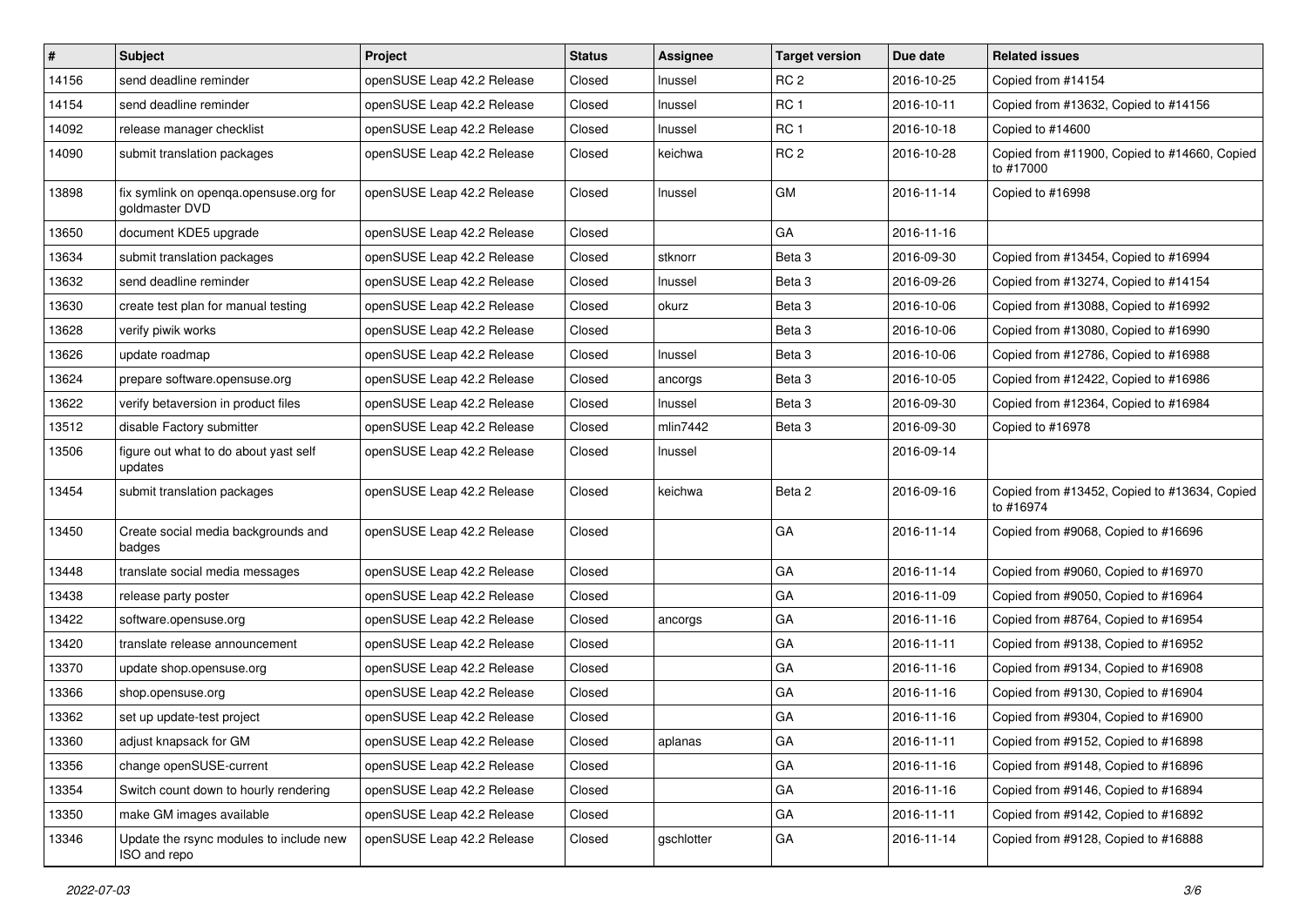| #     | <b>Subject</b>                                             | Project                    | <b>Status</b> | <b>Assignee</b> | <b>Target version</b> | Due date   | <b>Related issues</b>                                                                         |
|-------|------------------------------------------------------------|----------------------------|---------------|-----------------|-----------------------|------------|-----------------------------------------------------------------------------------------------|
| 13340 | get openSUSE in the Cloud                                  | openSUSE Leap 42.2 Release | Closed        |                 | GA                    | 2016-11-16 | Copied from #8728, Copied to #16882                                                           |
| 13338 | tell maintenance&security about GM                         | openSUSE Leap 42.2 Release | Closed        |                 | GA                    | 2016-11-11 | Copied from #8726, Copied to #16880                                                           |
| 13336 | ask maintenance to remove the test<br>updates              | openSUSE Leap 42.2 Release | Closed        |                 | GA                    | 2016-11-15 | Copied from #8724, Copied to #16878                                                           |
| 13334 | sync the release to the mirrors                            | openSUSE Leap 42.2 Release | Closed        |                 | GA                    | 2016-11-11 | Copied from #8722, Copied to #16876                                                           |
| 13332 | find external BT seeders                                   | openSUSE Leap 42.2 Release | Closed        |                 | GA                    | 2016-11-14 | Copied from #8718                                                                             |
| 13330 | remind opensuse org admins of release                      | openSUSE Leap 42.2 Release | Closed        |                 | GA                    | 2016-11-14 | Copied from #8716, Copied to #16872                                                           |
| 13324 | publish docu                                               | openSUSE Leap 42.2 Release | Closed        |                 | GA                    | 2016-11-16 | Copied from #8710, Copied to #16866                                                           |
| 13316 | check all wiki pages on release day                        | openSUSE Leap 42.2 Release | Closed        |                 | GA                    | 2016-11-16 | Copied from #9034, Copied to #16860                                                           |
| 13314 | install Leap 42.2 wiki pages as default                    | openSUSE Leap 42.2 Release | Closed        |                 | GA                    | 2016-11-13 | Copied from #9032, Copied to #16858                                                           |
| 13312 | update wiki pages                                          | openSUSE Leap 42.2 Release | Closed        | AdaLovelace     | GA                    | 2016-11-17 | Copied from #9030, Copied to #16856                                                           |
| 13274 | send deadline reminder                                     | openSUSE Leap 42.2 Release | Closed        | Inussel         | Beta 2                | 2016-09-09 | Copied to #13632                                                                              |
| 13264 | <b>Security Audit</b>                                      | openSUSE Leap 42.2 Release | Closed        |                 | <b>GM</b>             | 2016-11-18 | Copied from #13262, Copied to #16850                                                          |
| 13262 | <b>Security Audit</b>                                      | openSUSE Leap 42.2 Release | Closed        | msmeissn        | RC <sub>1</sub>       | 2016-10-24 | Copied from #13260, Copied to #13264, Copied<br>to #16848                                     |
| 13256 | disable iso download in openQA                             | openSUSE Leap 42.2 Release | Closed        |                 | GA                    | 2016-11-15 | Copied to #16844                                                                              |
| 13240 | evaluate results of manual testing with<br>release manager | openSUSE Leap 42.2 Release | Closed        |                 | <b>GM</b>             | 2016-11-08 | Copied from #9308, Copied to #16840                                                           |
| 13238 | call to update release notes                               | openSUSE Leap 42.2 Release | Closed        | AdaLovelace     | GM                    | 2016-11-08 | Copied from #9292, Copied to #16838                                                           |
| 13234 | merge back maintenance updates                             | openSUSE Leap 42.2 Release | Closed        |                 | GM                    | 2016-11-09 | Copied from #9016, Copied to #16836                                                           |
| 13232 | remove test updates from the patterns                      | openSUSE Leap 42.2 Release | Closed        |                 | <b>GM</b>             | 2016-11-09 | Copied from #4042, Copied to #16834                                                           |
| 13226 | create repo-md, ARCHIVES.gz,<br>ChangeLog, Is-IR.gz etc    | openSUSE Leap 42.2 Release | Closed        | Inussel         | Beta 1                | 2016-08-26 | Copied from #3450, Copied to #16832                                                           |
| 13224 | Publish announcement of Beta 1                             | openSUSE Leap 42.2 Release | Closed        | ddemaio         | Beta 1                | 2016-08-31 | Copied from #3440, Copied to #16830                                                           |
| 13190 | translate plasma-pk-updates                                | openSUSE Leap 42.2 Release | Closed        |                 | Beta 2                | 2016-09-15 | Copied to #16828                                                                              |
| 13104 | <b>IPRQ</b>                                                | openSUSE Leap 42.2 Release | Closed        | Inussel         | <b>GM</b>             | 2016-11-11 | Copied from #4086, Copied to #16826                                                           |
| 13102 | tell nvidia packager to upload drivers                     | openSUSE Leap 42.2 Release | Closed        | sndirsch        | Beta 2                | 2016-09-21 | Copied from #4232, Copied to #16824                                                           |
| 13100 | Send Gold Master announcement for<br>developers            | openSUSE Leap 42.2 Release | Closed        |                 | GM                    | 2016-11-11 | Copied from #4088, Copied to #16822                                                           |
| 13098 | check manual was generated for OSP                         | openSUSE Leap 42.2 Release | Closed        |                 | GM                    | 2016-11-11 | Copied from #4084, Copied to #16820                                                           |
| 13096 | announce GM deadline internally                            | openSUSE Leap 42.2 Release | Closed        |                 | GM                    | 2016-11-04 | Copied from #4016, Copied to #16818                                                           |
| 13090 | create test plan for manual testing                        | openSUSE Leap 42.2 Release | Closed        | maritawerner    | RC <sub>1</sub>       | 2016-10-18 | Copied from #13086                                                                            |
| 13088 | create test plan for manual testing                        | openSUSE Leap 42.2 Release | Closed        | maritawerner    | Beta 2                | 2016-09-21 | Copied from #13086, Copied to #13630                                                          |
| 13086 | create test plan for manual testing                        | openSUSE Leap 42.2 Release | Closed        | maritawerner    | Beta 1                | 2016-08-31 | Copied from #11880, Copied to #13088, Copied<br>to #13090, Copied to #13092, Copied to #16816 |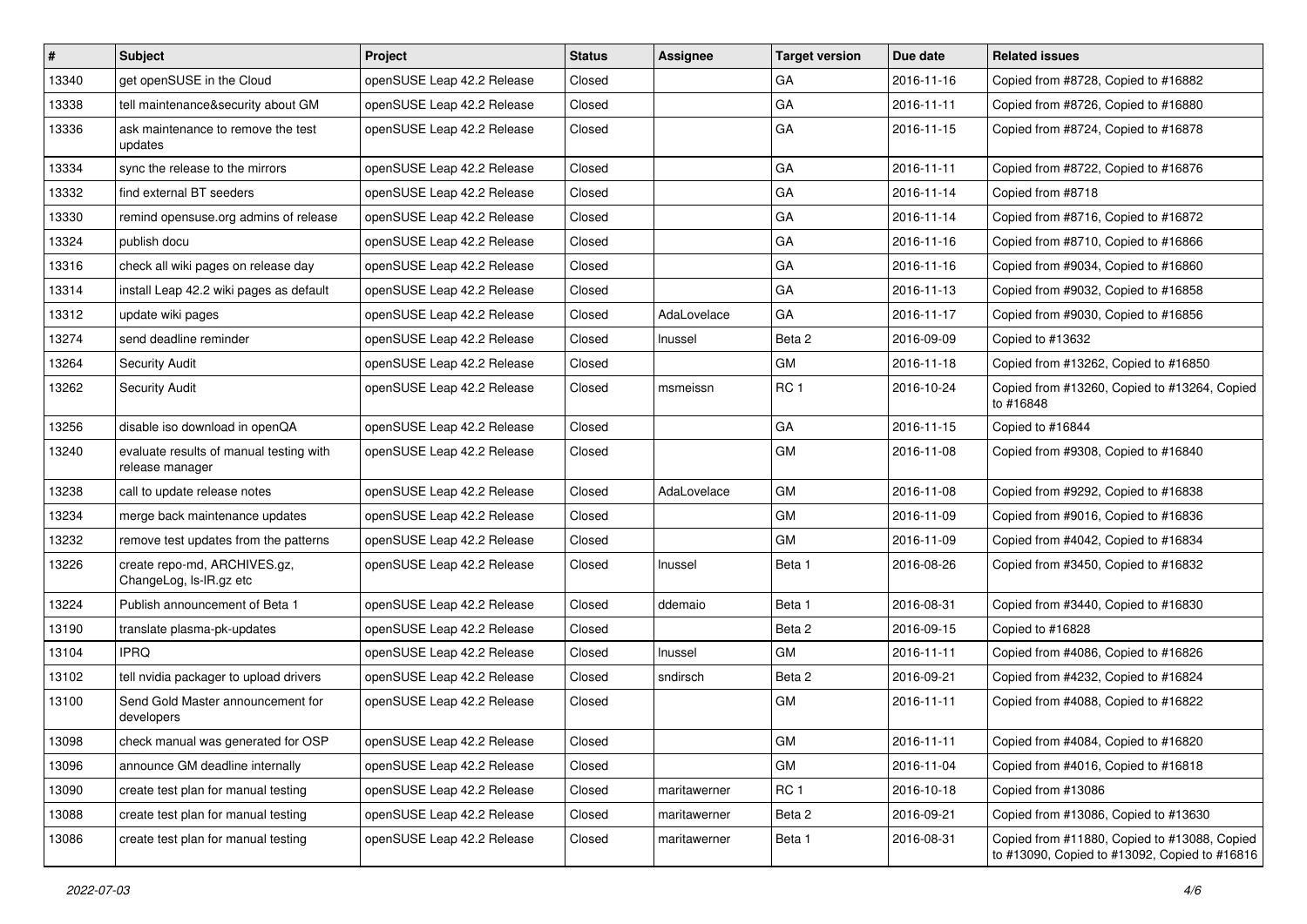| $\vert$ # | <b>Subject</b>                                                | Project                    | <b>Status</b> | <b>Assignee</b> | <b>Target version</b> | Due date   | <b>Related issues</b>                                                       |
|-----------|---------------------------------------------------------------|----------------------------|---------------|-----------------|-----------------------|------------|-----------------------------------------------------------------------------|
| 13082     | verify piwik works                                            | openSUSE Leap 42.2 Release | Closed        | ddemaio         | RC <sub>2</sub>       | 2016-11-02 | Copied from #13078, Copied to #16812                                        |
| 13080     | verify piwik works                                            | openSUSE Leap 42.2 Release | Closed        | ddemaio         | Beta 2                | 2016-09-21 | Copied from #13078, Copied to #13628, Copied<br>to #16810                   |
| 13076     | Call for testing - BetaPizza Parties                          | openSUSE Leap 42.2 Release | Closed        | ddemaio         | Beta 1                | 2016-08-31 | Copied from #3438, Copied to #16806                                         |
| 13062     | submit new Factory packages to Leap                           | openSUSE Leap 42.2 Release | Closed        | mlin7442        | Beta 1                | 2016-08-25 | Copied to #16804                                                            |
| 12794     | fix upgrade instructions for /var/cache                       | openSUSE Leap 42.2 Release | Closed        |                 | GA                    | 2016-10-15 |                                                                             |
| 12792     | update roadmap                                                | openSUSE Leap 42.2 Release | Closed        |                 | GA                    | 2016-11-16 | Copied from #12790, Copied to #16802                                        |
| 12790     | update roadmap                                                | openSUSE Leap 42.2 Release | Closed        |                 | RC <sub>2</sub>       | 2016-11-02 | Copied from #12788, Copied to #12792                                        |
| 12788     | update roadmap                                                | openSUSE Leap 42.2 Release | Closed        |                 | RC <sub>1</sub>       | 2016-10-18 | Copied from #12786, Copied to #12790                                        |
| 12786     | update roadmap                                                | openSUSE Leap 42.2 Release | Closed        | Inussel         | Beta 2                | 2016-09-21 | Copied from #12784, Copied to #12788, Copied<br>to #13626                   |
| 12784     | update roadmap                                                | openSUSE Leap 42.2 Release | Closed        | Inussel         | Beta 1                | 2016-08-31 | Copied to #12786, Copied to #16800                                          |
| 12426     | prepare software.opensuse.org                                 | openSUSE Leap 42.2 Release | Closed        | ancorgs         | RC <sub>2</sub>       | 2016-11-02 | Copied from #12418, Copied to #16798                                        |
| 12422     | prepare software.opensuse.org                                 | openSUSE Leap 42.2 Release | Closed        | ancorgs         | Beta 2                | 2016-09-22 | Copied from #12418, Copied to #13624                                        |
| 12420     | prepare software.opensuse.org                                 | openSUSE Leap 42.2 Release | Closed        | ancorgs         | Beta 1                | 2016-08-30 | Copied from #12418                                                          |
| 12418     | prepare software.opensuse.org                                 | openSUSE Leap 42.2 Release | Closed        | ancorgs         | Alpha 3               | 2016-07-19 | Copied from #12416, Copied to #12420, Copied<br>to #12422, Copied to #12426 |
| 12416     | prepare software.opensuse.org                                 | openSUSE Leap 42.2 Release | Closed        | ancorgs         | Alpha <sub>2</sub>    | 2016-06-21 | Copied from #8998, Copied to #12418, Copied<br>to #16796                    |
| 12412     | get uno openga worker up and running                          | openSUSE Leap 42.2 Release | Closed        | gschlotter      | Alpha <sub>3</sub>    | 2016-07-12 |                                                                             |
| 12366     | remove betaversion in product files                           | openSUSE Leap 42.2 Release | Closed        | Inussel         | RC <sub>1</sub>       | 2016-10-14 | Copied from #12364, Copied to #16792                                        |
| 12364     | verify betaversion in product files                           | openSUSE Leap 42.2 Release | Closed        |                 | Beta 2                | 2016-09-23 | Copied from #12362, Copied to #12366, Copied<br>to #13622                   |
| 12360     | verify betaversion in product files                           | openSUSE Leap 42.2 Release | Closed        | Inussel         | Alpha 3               | 2016-07-15 | Copied from #12358, Copied to #12362                                        |
| 12208     | stop rebuildpacs                                              | openSUSE Leap 42.2 Release | Closed        |                 | Alpha <sub>2</sub>    | 2016-07-18 | Copied from #12090                                                          |
| 12090     | stop rebuildpacs                                              | openSUSE Leap 42.2 Release | Closed        | Inussel         | Alpha 1               | 2016-05-25 | Copied to #12208                                                            |
| 12088     | enable iso syncing to openQA                                  | openSUSE Leap 42.2 Release | Closed        |                 | Alpha 1               | 2016-05-18 | Blocked by #12040, Copied to #14916                                         |
| 12040     | add 42.2 job templates in openQA                              | openSUSE Leap 42.2 Release | Closed        | Inussel         | Alpha 1               | 2016-05-16 | Blocks #12088                                                               |
| 11984     | publishing and mirror setup                                   | openSUSE Leap 42.2 Release | Closed        | Inussel         | Alpha 1               | 2016-05-19 | Copied to #14920                                                            |
| 11982     | copy :NonFree project                                         | openSUSE Leap 42.2 Release | Closed        |                 | Alpha 1               | 2016-05-18 |                                                                             |
| 11980     | update all packages that hardcode the<br>distribution version | openSUSE Leap 42.2 Release | Closed        |                 | Alpha 1               | 2016-05-18 | Copied to #14918                                                            |
| 11904     | auto generate DVD content                                     | openSUSE Leap 42.2 Release | Closed        |                 | Alpha 1               | 2016-05-13 |                                                                             |
| 11902     | add 42.2 in Bugzilla                                          | openSUSE Leap 42.2 Release | Closed        | Inussel         | Alpha 1               | 2016-05-25 | Copied from #9224                                                           |